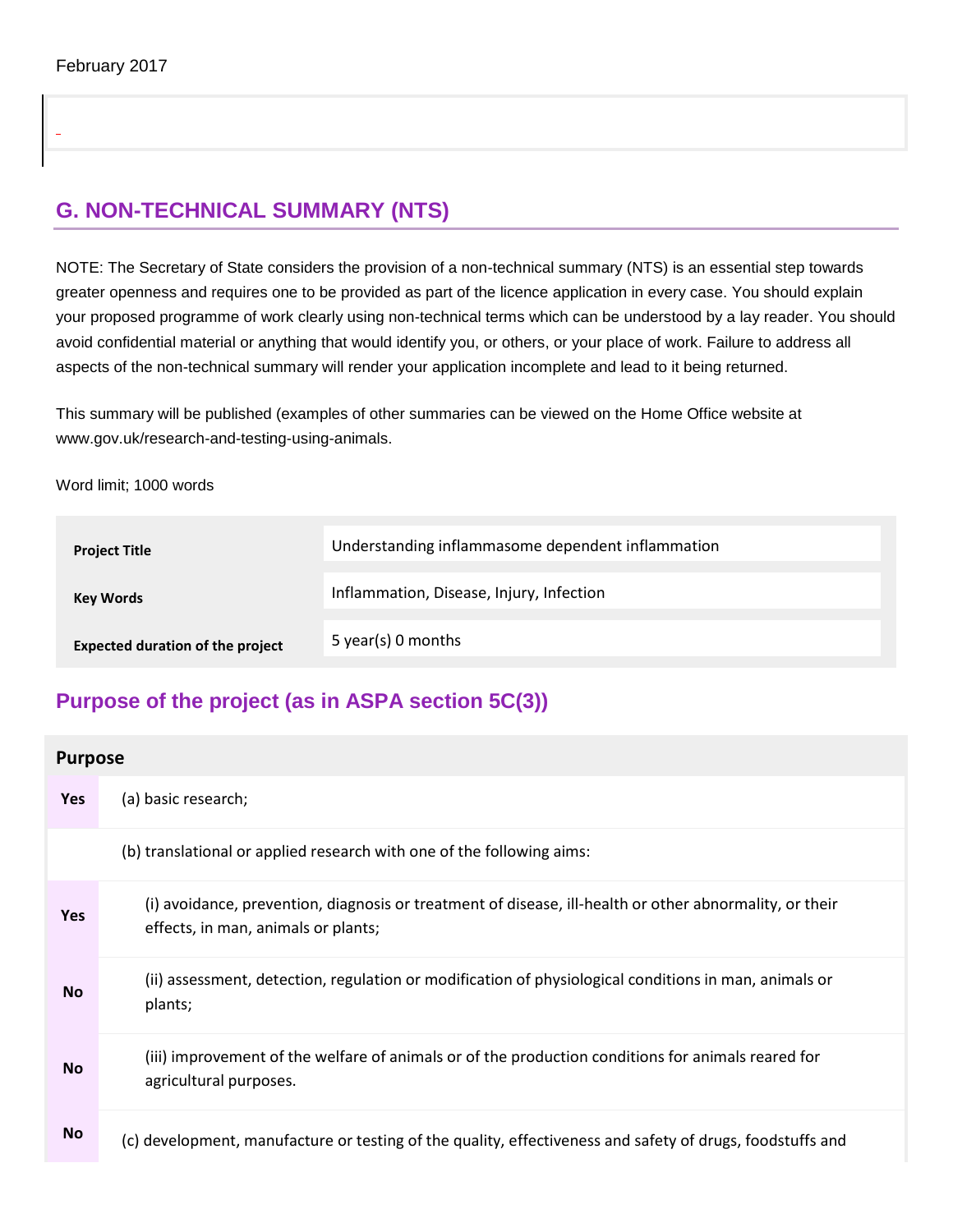|           | feedstuffs or any other substances or products, with one of the aims mentioned in paragraph (b);                              |
|-----------|-------------------------------------------------------------------------------------------------------------------------------|
| <b>No</b> | (d) protection of the natural environment in the interests of the health or welfare of man or animals;                        |
| <b>No</b> | (e) research aimed at preserving the species of animal subjected to regulated procedures as part of the<br>programme of work; |
| <b>No</b> | (f) higher education or training for the acquisition, maintenance or improvement of vocational skills;                        |
| <b>No</b> | (g) forensic inquiries.                                                                                                       |

### **Describe the aims and objectives of the project (e.g. the scientific unknowns or scientific/clinical needs being addressed):**

Here we aim to understand the regulation of an organisms inflammatory response to infection or injury. The inflammatory response is how our immune system reacts to a stress or danger. There are particular components of this response that are now known to contribute to disease (called the NLRP3 inflammasome) but we do not know fully how this is works. The objectives of this work are to understand how the inflammasome (in particular NLRP3) works, to identify molecules that can stop it working.

### **What are the potential benefits likely to derive from this project (how science could be advanced or humans or animals could benefit from the project)?**

This project will advance our basic understanding of life processes and will aid the identification of potential new therapies for the treatment of inflammatory disease.

## **What types and approximate numbers of animals do you expect to use and over what period of time?**

Mice (1800) and rats (350) will be used over a 5 year period.

## **In the context of what you propose to do to the animals, what are the expected adverse effects and the likely/expected levels of severity? What will happen to the animals at the end?**

The severity is moderate and the animals will only experience temporary discomfort. The impact will be similar to what humans experience when sick with an infection, but will usually only last for a few hours before the animals are sacrificed to take tissues for ex vivo analysis.

## **Application of the 3Rs**

## **Replacement**

State why you need to use animals and why you cannot use non-protected animal alternatives